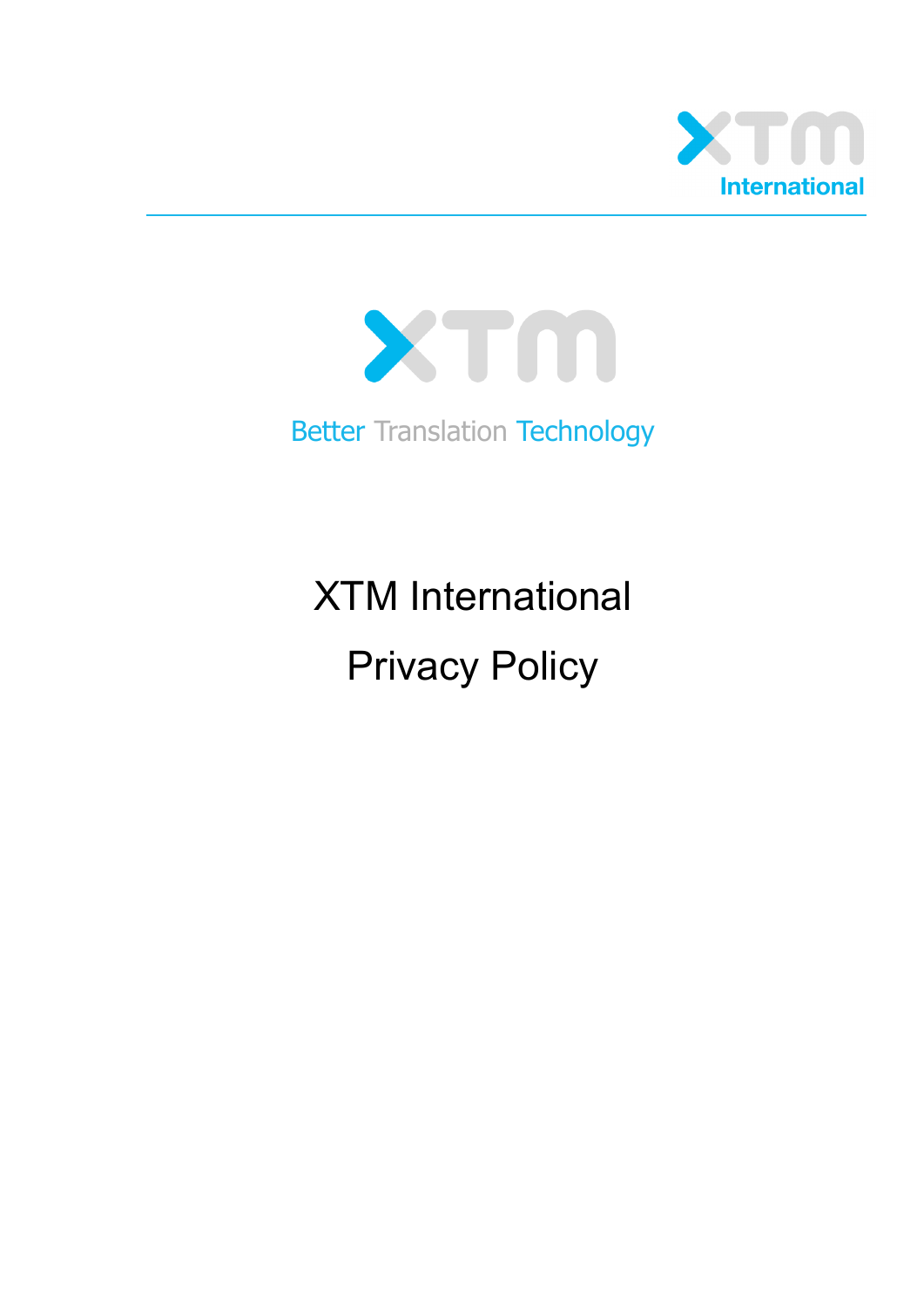XTM International Privacy Policy

Published by XTM International Ltd.

© Copyright XTM International Ltd. All rights reserved. No part of this publication may be reproduced or transmitted in any form or by any means, including photocopying, without prior written consent of XTM International Ltd.

May 2018



XTM-International Ltd, PO Box 2167, Gerrards Cross, SL9 8XF, UK Tel.: +44 (0)1753 480479 email: sales@xtm-intl.com [https://www.xtm.cloud](https://www.xtm.cloud/)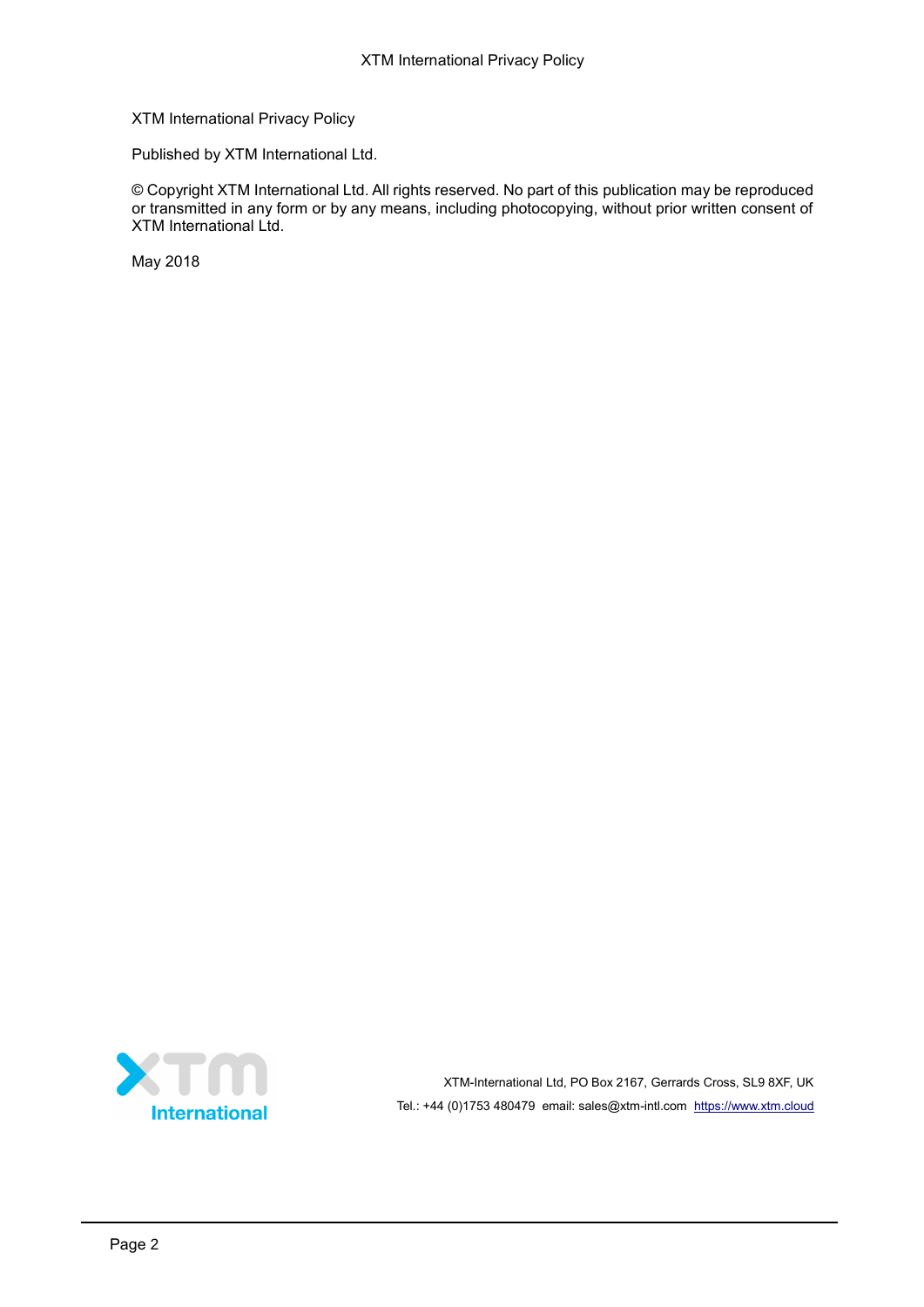# <span id="page-2-0"></span>1. Table of contents

| 1. |  |
|----|--|
| 2. |  |
| 3. |  |
| 4. |  |
|    |  |
|    |  |
|    |  |
|    |  |
|    |  |
|    |  |
|    |  |
|    |  |
|    |  |
|    |  |
|    |  |
|    |  |
|    |  |
|    |  |
|    |  |
|    |  |
|    |  |
|    |  |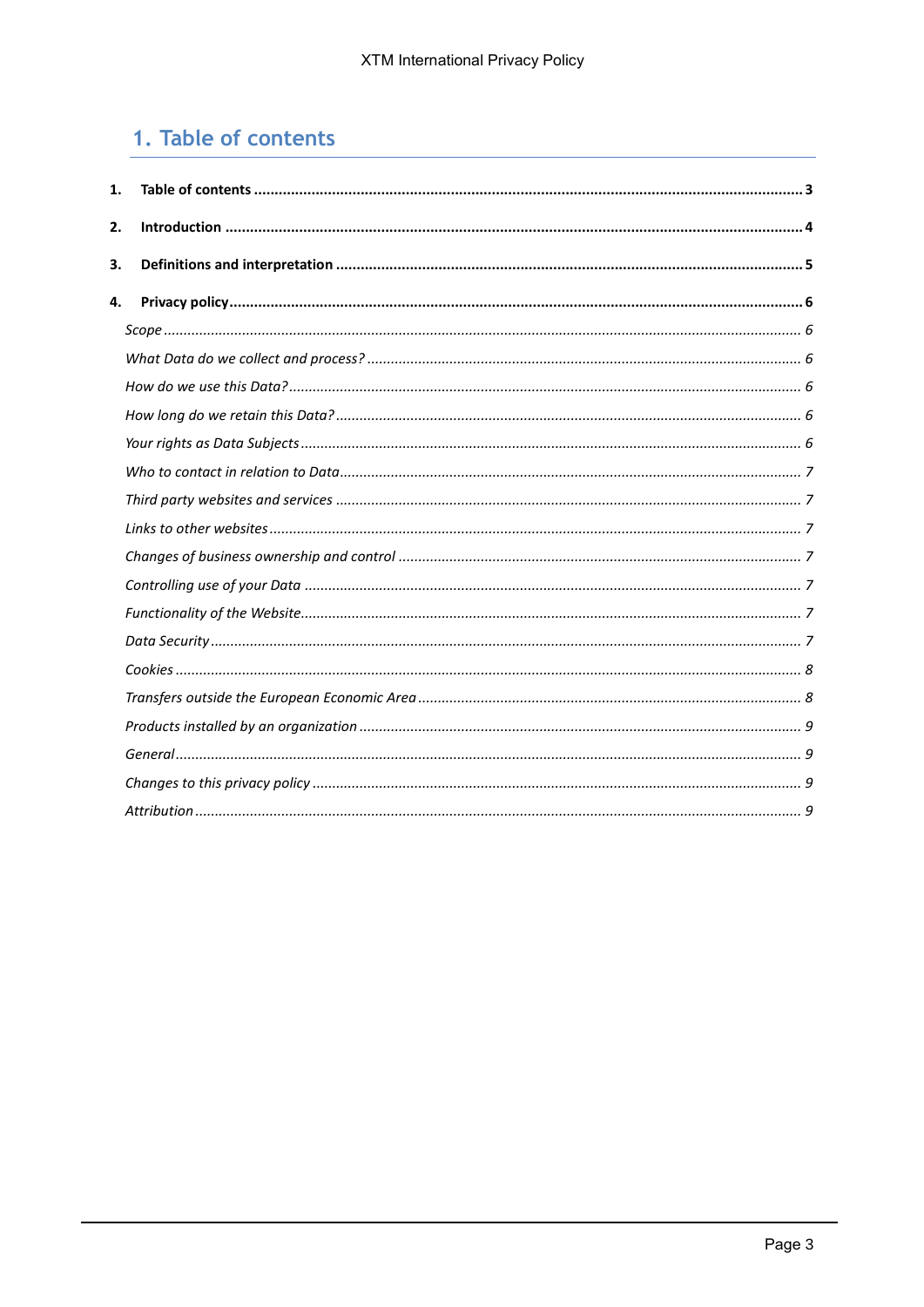# <span id="page-3-0"></span>**2. Introduction**

This privacy policy applies between you, the User of this Website and XTM International Ltd, the owner and provider of this Website. XTM International Ltd takes the privacy of your information very seriously. This privacy policy applies to our use of any and all Data collected by us or provided by you in relation to your use of the Website. **Please read this privacy policy carefully**.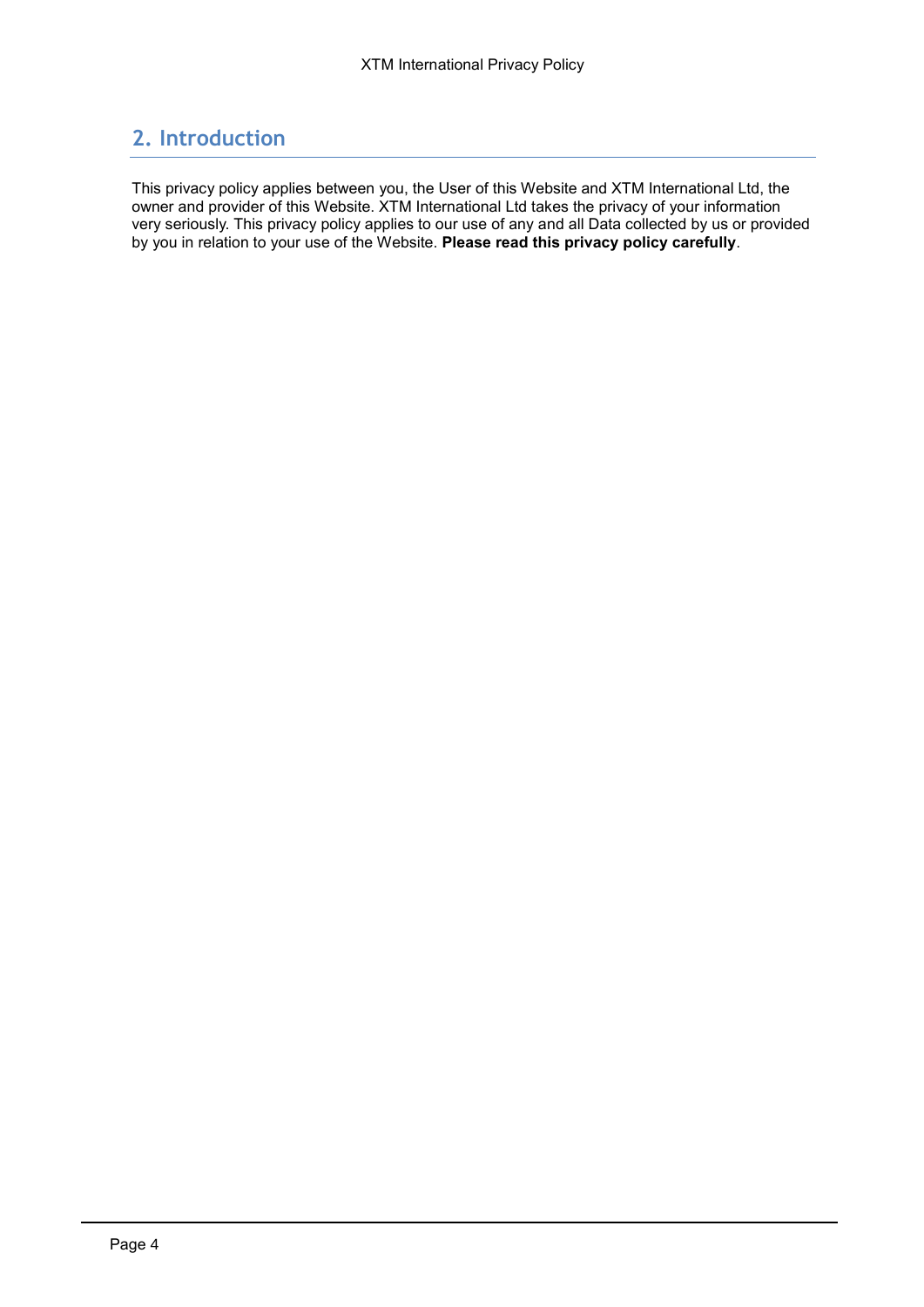# <span id="page-4-0"></span>**3. Definitions and interpretation**

| In this privacy policy, the following definitions are used: |                                                                                                                                                                                                                                                                                                                                            |  |
|-------------------------------------------------------------|--------------------------------------------------------------------------------------------------------------------------------------------------------------------------------------------------------------------------------------------------------------------------------------------------------------------------------------------|--|
| Data                                                        | collectively all information that you submit to<br>XTM International Ltd via the Website. This<br>definition incorporates, where applicable, the<br>definitions provided in the General Data<br>Protection Regulation (EU) 2016/679 2018;                                                                                                  |  |
| <b>Cookies</b>                                              | a small text file placed on your computer by this<br>Website when you visit certain parts of the<br>Website and/or when you use certain features of<br>the Website. Details of the cookies used by this<br>Website are set out in the clause below<br>(Cookies);                                                                           |  |
| <b>XTM International Ltd, we or us</b>                      | XTM International Ltd, a company incorporated<br>in England and Wales with registered number<br>4217452 whose registered office is at 7/8 Eghams<br>Court, Boston Drive, Bourne End, Bucks, SL8<br>5YS;                                                                                                                                    |  |
| <b>UK and EU Cookie Law</b>                                 | the Privacy and Electronic Communications (EC<br>Directive) Regulations 2003 as amended by the<br>Privacy and Electronic Communications (EC<br>Directive) (Amendment) Regulations 2011;                                                                                                                                                    |  |
| <b>GDPR</b>                                                 | The General Data Protection Regulation (EU)<br>2016/679 2018;                                                                                                                                                                                                                                                                              |  |
| Data Subject User or you                                    | any third party that accesses the Website and is<br>not either (i) employed by XTM International Ltd<br>and acting in the course of their employment or<br>(ii) engaged as a consultant or otherwise<br>providing services to XTM International Ltd and<br>accessing the Website in connection with the<br>provision of such services; and |  |
| <b>Data Processor</b>                                       | The organisation processing data. This maybe<br>XTM International or a third party.                                                                                                                                                                                                                                                        |  |
| <b>Data Controller</b>                                      | The organisation collecting data. This maybe<br>XTM International or a third party.                                                                                                                                                                                                                                                        |  |
| Website                                                     | the website www.xtm.cloud, and the application<br>XTM, publicly available at www.xtm-cloud.com<br>or privately hosted by XTM International and<br>made available on your domain. This includes<br>any sub-domains of these sites unless expressly<br>excluded by their own terms and conditions                                            |  |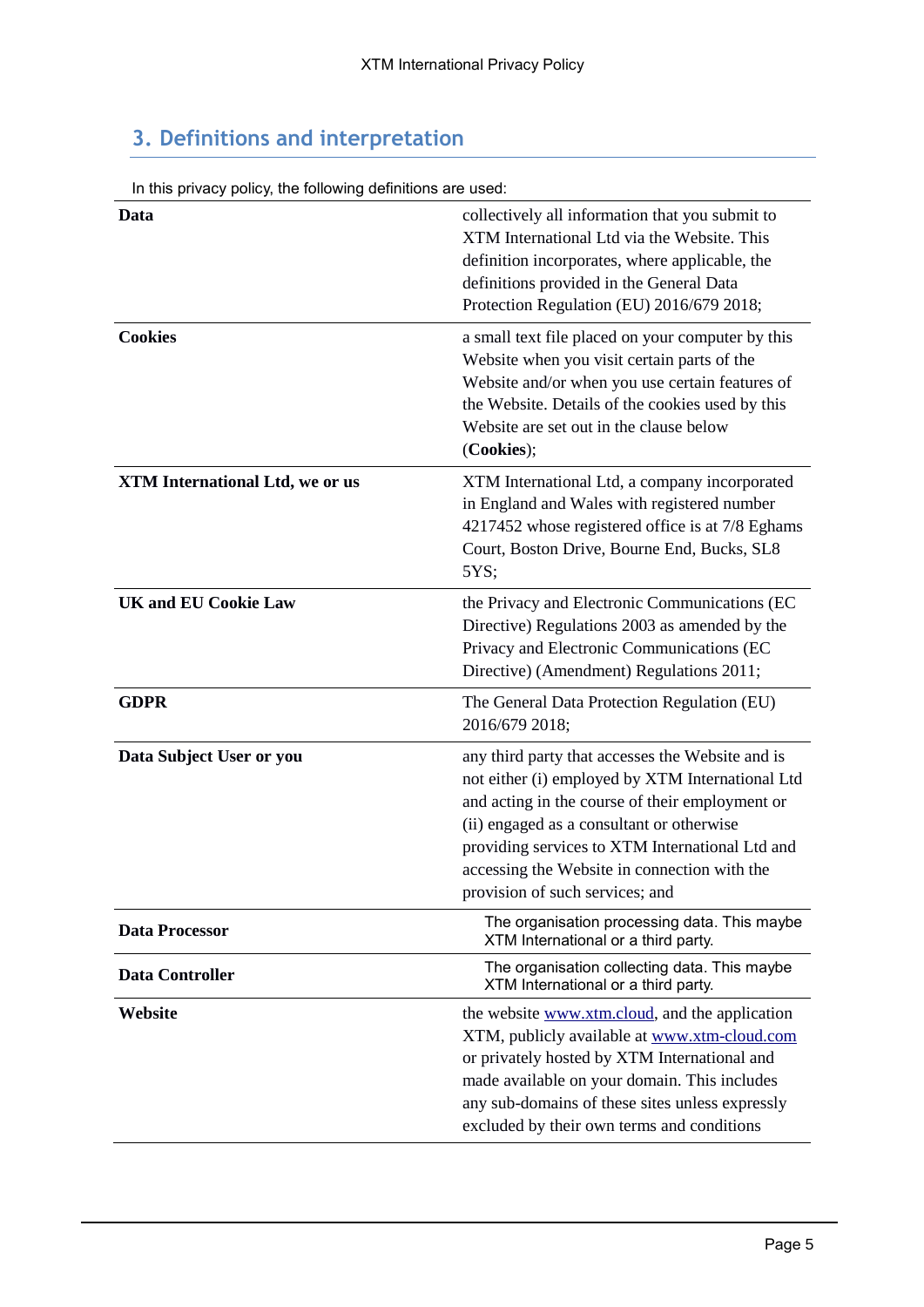# <span id="page-5-0"></span>**4. Privacy policy**

# <span id="page-5-1"></span>**Scope**

This privacy policy applies only to the actions of XTM International Ltd and Users with respect to your use of XTM international Services which include our:

- Websites
- SaaS Products XTM Cloud

It does not extend to any websites that can be accessed from this Website including, but not limited to, any links we may provide to social media websites.

#### <span id="page-5-2"></span>**What Data do we collect and process?**

1. We may collect the following Data, which includes personal Data, from you:

- a. Name
- b. Job Title;
- c. Profession;
- d. Contact Information such as email addresses and telephone numbers;
- e. Demographic information such as post code, preferences and interests;
- f. Web browser type and version (automatically collected);
- g. Operating system (automatically collected);
- h. in each case, in accordance with this privacy policy.

#### <span id="page-5-3"></span>**How do we use this Data?**

- 2. For purposes of GDPR XTM International Ltd is the "data controller" and or data processor.
- 3. Unless we are obliged or permitted by law to do so, and subject to any third-party disclosures specifically set out in this policy, your Data will not be disclosed to third parties. This does not include our affiliates and / or other companies within our group.
- 4. All personal Data is stored securely in accordance with the principles of the GDPR.
- 5. Any or all of the above Data may be required by us from time to time in order to provide you with the best possible service and experience when using our Website. Specifically, Data may be used by us for the following reasons:
	- a. internal record keeping;
	- b. improvement of our products / services;
	- c. transmission by email of promotional materials that may be of interest to you;

in each case, in accordance with this privacy policy.

## <span id="page-5-4"></span>**How long do we retain this Data?**

- 6. We will hold on to your information for as long as you have your account, or we need to provide our products, services or support to you.
- 7. In certain situations, for example, if necessary to meet legal or regulatory requirements, resolve disputes, prevent fraud and abuse, or enforce our terms and conditions, we may also keep hold of some of your information beyond this period.
- 8. We will not hold your data for any longer than is required.

# <span id="page-5-5"></span>**Your rights as Data Subjects**

- 9. You have the right to ask for a copy of any of your personal Data held by XTM International Ltd ("right of access"), where such Data is held.
- 10. You have the right to request your personal Data held by XTM International Ltd be removed ("right to be forgotten") or to be ported to another provider ("right to portability").
- 11. You have the right to complain to the data protection regulator in the UK, the Information Commissioner's Office (ICO) [https://ico.org.uk](https://ico.org.uk/)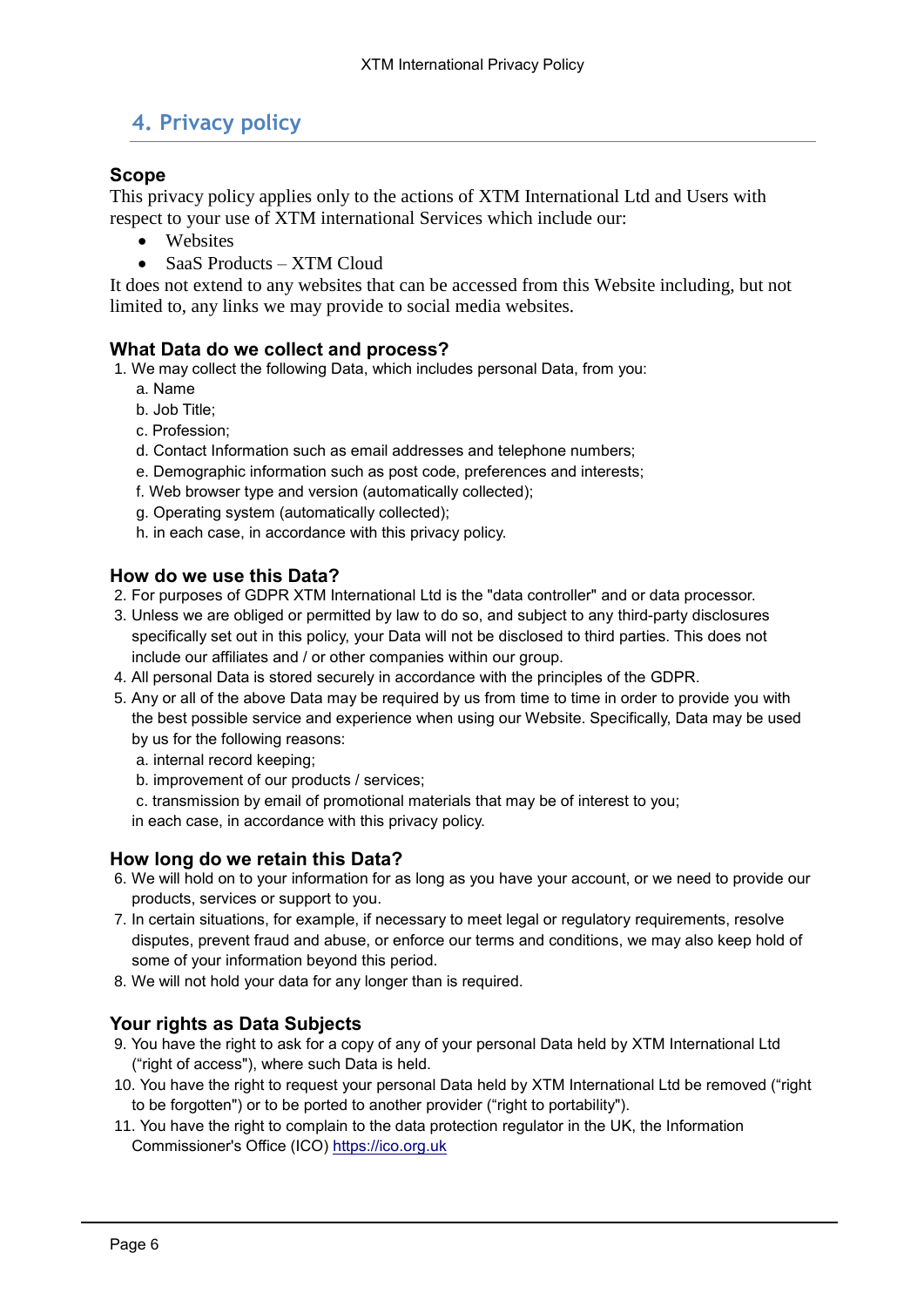#### <span id="page-6-0"></span>**Who to contact in relation to Data**

12. All requests in relation to data should be addressed to our Data Controller who can be reached on [support@xtm-intl.com.](mailto:support@xtm-intl.com)

#### <span id="page-6-1"></span>**Third party websites and services**

13. XTM International Ltd may, from time to time, employ the services of other parties for dealing with certain processes necessary for the operation of the Website. The providers of such services do not have access to certain personal Data provided by Users of this Website.

#### <span id="page-6-2"></span>**Links to other websites**

14. This Website may, from time to time, provide links to other websites. We have no control over such websites and are not responsible for the content of these websites. This privacy policy does not extend to your use of such websites. You are advised to read the privacy policy or statement of other websites prior to using them.

#### <span id="page-6-3"></span>**Changes of business ownership and control**

- 15. XTM International Ltd may, from time to time, expand or reduce our business and this may involve the sale and/or the transfer of control of all or part of XTM International Ltd. Data provided by Users will, where it is relevant to any part of our business so transferred, be transferred along with that part and the new owner or newly controlling party will, under the terms of this privacy policy, be permitted to use the Data for the purposes for which it was originally supplied to us.
- 16. We may also disclose Data to a prospective purchaser of our business or any part of it.
- 17. In the above instances, we will take steps with the aim of ensuring your privacy is protected.

#### <span id="page-6-4"></span>**Controlling use of your Data**

- 18. Wherever you are required to submit Data, you will be given options to restrict our use of that Data. This may include the following:
- 19. use of Data for direct marketing purposes; and
- 20. sharing Data with third parties.

#### <span id="page-6-5"></span>**Functionality of the Website**

- 21. To use all features and functions available on the Website, you may be required to submit certain Data.
- 22. You may restrict your internet browser's use of Cookies. For more information see the clause below (**Cookies**).

#### <span id="page-6-6"></span>**Data Security**

- 23. Data security is of great importance to XTM International Ltd and to protect your Data we have put in place suitable physical, electronic and managerial procedures to safeguard and secure Data collected via this Website.
- 24. If password access is required for certain parts of the Website, you are responsible for keeping this password confidential.
- 25. We endeavour to do our best to protect your personal Data. However, transmission of information over the internet is not entirely secure and is done at your own risk. We cannot ensure the security of your Data transmitted to the Website.
- 26. In the event of a Data breach XTM International Ltd shall notify the regulators (ICO) within 72 hours and, if high risk, the Data Subjects within a similar timeframe.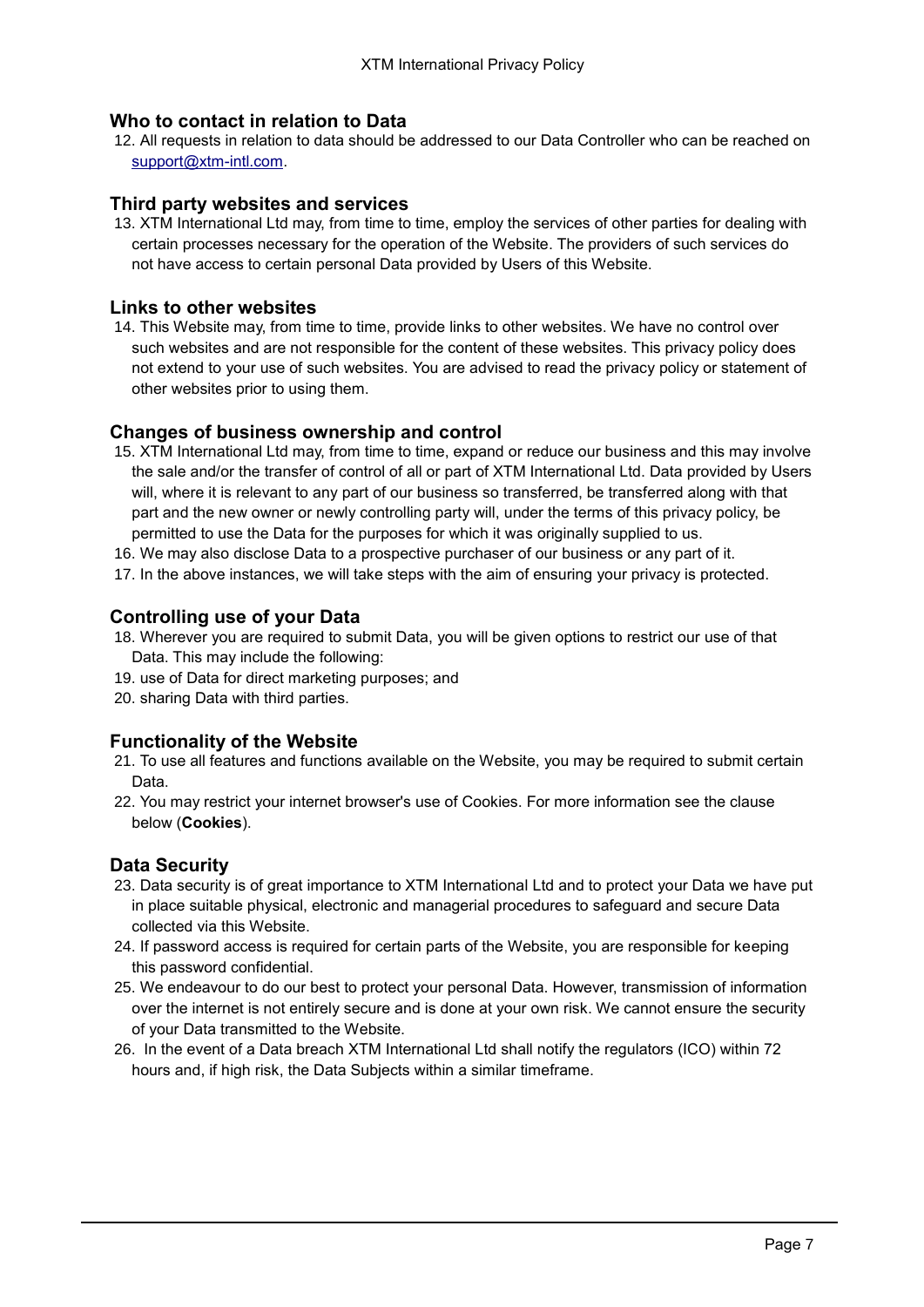# <span id="page-7-0"></span>**Cookies**

- 27. This Website may place and access certain Cookies on your computer. XTM International Ltd uses Cookies to improve your experience of using the Website and to improve our range of services. XTM International Ltd has carefully chosen these Cookies and has taken steps to ensure that your privacy is protected and respected at all times.
- 28. All Cookies used by this Website are used in accordance with current UK and EU Cookie Law.
- 29. Before the Website places Cookies on your computer, you will be presented with a message bar requesting your consent to set those Cookies. By giving your consent to the placing of Cookies, you are enabling XTM International Ltd to provide a better experience and service to you. You may, if you wish, deny consent to the placing of Cookies; however certain features of the Website may not function fully or as intended.
- 30. This Website may place the following Cookies:

| <b>Type of Cookie</b>             | <b>Purpose</b>                                                                                                                                                                                                                                                                                                        |
|-----------------------------------|-----------------------------------------------------------------------------------------------------------------------------------------------------------------------------------------------------------------------------------------------------------------------------------------------------------------------|
| Strictly necessary<br>cookies     | These are cookies that are required for the operation of our<br>website. They include, for example, cookies that enable you to<br>log into secure areas of our website, use a shopping cart or<br>make use of e-billing services                                                                                      |
| Analytical/performance<br>cookies | They allow us to recognise and count the number of visitors<br>and to see how visitors move around our website when they<br>are using it. This helps us to improve the way our website<br>works, for example, by ensuring that users are finding what<br>they are looking for easily.                                 |
| Functionality cookies             | These are used to recognise you when you return to our<br>website. This enables us to personalise our content for you,<br>greet you by name and remember your preferences (for<br>example, your choice of language or region).                                                                                        |
| Targeting cookies                 | These cookies record your visit to our website, the pages you<br>have visited and the links you have followed. We will use this<br>information to make our website and the advertising displayed<br>on it more relevant to your interests. We may also share this<br>information with third parties for this purpose. |

- 31. You can choose to enable or disable Cookies in your internet browser. By default, most internet browsers accept Cookies but this can be changed. For further details, please consult the help menu in your internet browser.
- 32. You can choose to delete Cookies at any time; however you may lose any information that enables you to access the Website more quickly and efficiently including, but not limited to, personalisation settings.
- 33. It is recommended that you ensure that your internet browser is up-to-date and that you consult the help and guidance provided by the developer of your internet browser if you are unsure about adjusting your privacy settings.

## <span id="page-7-1"></span>**Transfers outside the European Economic Area**

34. Data which we collect from you may be stored and processed in and transferred to countries outside of the European Economic Area (EEA). For example, this could occur if our servers are located in a country outside the EEA or one of our service providers is situated in a country outside the EEA. We also share information with our group companies, some of which are located outside the EEA. These countries may not have data protection laws equivalent to those in force in the EEA.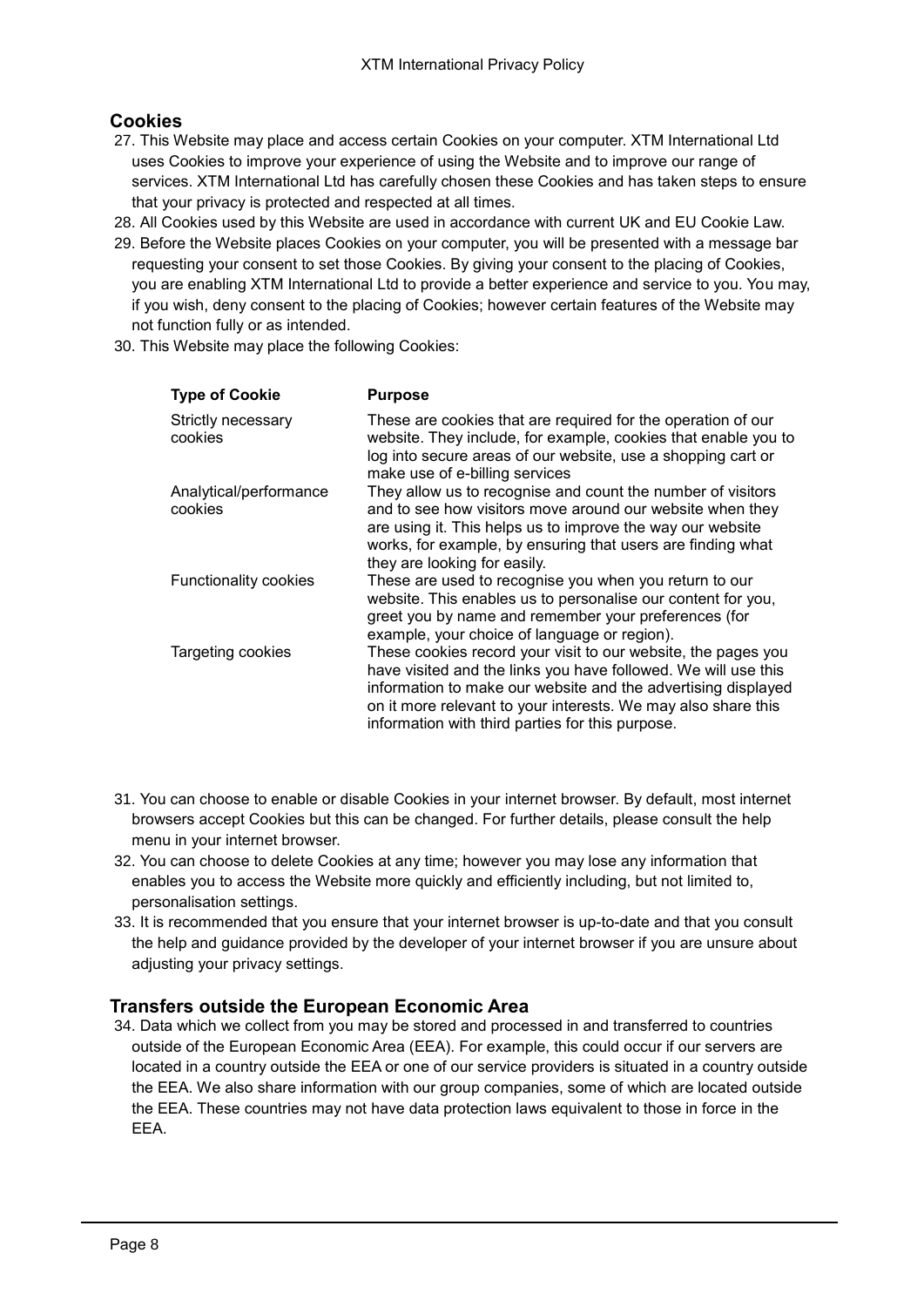35. If we transfer Data outside the EEA in this way, we will take steps with the aim of ensuring that your privacy rights continue to be protected as outlined in this privacy policy. You expressly agree to such transfers of Data.

# <span id="page-8-0"></span>**Products installed by an organization**

36. XTM can be installed and administered by organizations on their own infrastructure. That organization is responsible for the sites over which it has control. Users of such sites should direct data privacy questions to their administrator, as their use of the Services is subject to that organization's policies. XTM International is not responsible for the privacy or security practices of an administrator's organization, which may be different from this policy.

# <span id="page-8-1"></span>**General**

- 37. You may not transfer any of your rights under this privacy policy to any other person. We may transfer our rights under this privacy policy where we reasonably believe your rights will not be affected.
- 38. If any court or competent authority finds that any provision of this privacy policy (or part of any provision) is invalid, illegal or unenforceable, that provision or part-provision will, to the extent required, be deemed to be deleted, and the validity and enforceability of the other provisions of this privacy policy will not be affected.
- 39. Unless otherwise agreed, no delay, act or omission by a party in exercising any right or remedy will be deemed a waiver of that, or any other, right or remedy.
- 40. This Agreement will be governed by and interpreted according to the law of England and Wales. All disputes arising under the Agreement will be subject to the exclusive jurisdiction of the English and Welsh courts.

# <span id="page-8-2"></span>**Changes to this privacy policy**

- 41. XTM International Ltd reserves the right to change this privacy policy as we may deem necessary from time to time or as may be required by law. Any changes will be immediately posted on the Website and you are deemed to have accepted the terms of the privacy policy on your first use of the Website following the alterations.
- 42. You may contact XTM International Ltd by email at [marketing@xtm-intl.com](mailto:marketing@xtm-intl.com)

## <span id="page-8-3"></span>**Attribution**

43. These terms and conditions were created using a document from Rocket Lawyer [\(https://www.rocketlawyer.co.uk\)](https://www.rocketlawyer.co.uk/).